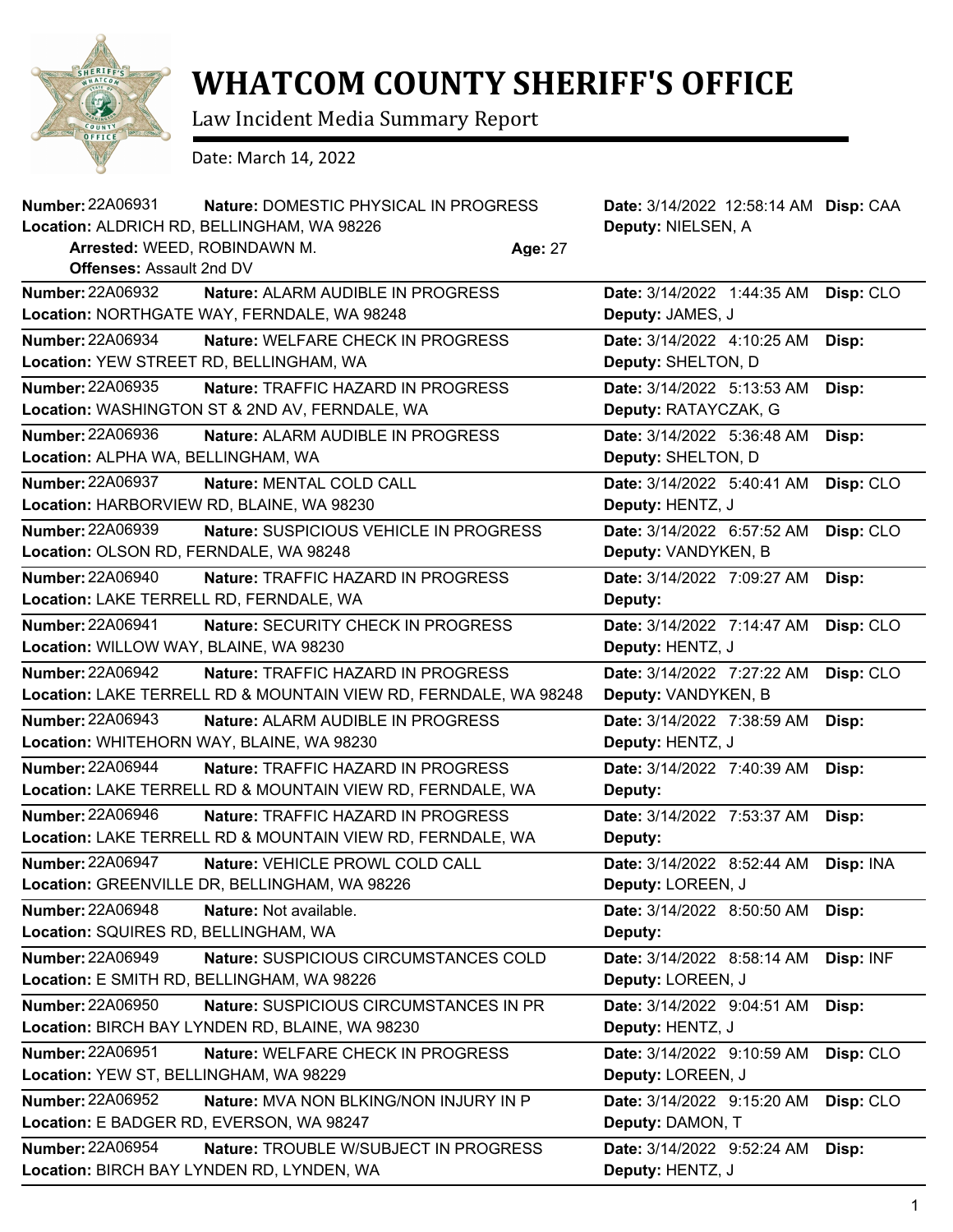| <b>Number: 22A06955</b>                    | Nature: WELFARE CHECK IN PROGRESS                        | Date: 3/14/2022 10:03:34 AM Disp:     |           |
|--------------------------------------------|----------------------------------------------------------|---------------------------------------|-----------|
| Location: ARNIE RD, CUSTER, WA 98240       |                                                          | Deputy: HENTZ, J                      |           |
| <b>Number: 22A06956</b>                    | Nature: ATTEMPTED SUICIDE IN PROGRESS                    | Date: 3/14/2022 10:29:06 AM Disp: CLO |           |
|                                            | Location: E LAUREL RD, BELLINGHAM, WA 98226              | Deputy: BAUMAN, L                     |           |
| <b>Number: 22A06957</b>                    | Nature: LANDLORD TENANT DISPUTE COLD C                   | Date: 3/14/2022 10:37:52 AM Disp: CLO |           |
| Location: BAY RD, FERNDALE, WA 98248       |                                                          | Deputy: HENTZ, J                      |           |
| <b>Number: 22A06958</b>                    | Nature: WATCH FOR IN PROGRESS                            | Date: 3/14/2022 10:48:06 AM Disp:     |           |
| Location: BIRCH BAY SQUARE ST, BLAINE, WA  |                                                          | Deputy:                               |           |
| Number: 22A06961                           | Nature: WATCH FOR IN PROGRESS                            | Date: 3/14/2022 11:46:16 AM Disp:     |           |
| Location: JACKSON RD, BLAINE, WA           |                                                          | Deputy:                               |           |
| Number: 22A06962                           | Nature: SUSPICIOUS VEHICLE IN PROGRESS                   | Date: 3/14/2022 12:01:39 PM Disp: CLO |           |
| Location: FLYNN RD, LYNDEN, WA 98264       |                                                          | Deputy: HENTZ, J                      |           |
| Number: 22A06963                           | Nature: VEHICLE THEFT COLD CALL                          | Date: 3/14/2022 12:12:20 PM Disp: INF |           |
| Location: GUIDE MERIDIAN, LYNDEN, WA 98264 |                                                          | Deputy: VANDYKEN, B                   |           |
| <b>Number: 22A06964</b>                    | Nature: SUSPICIOUS CIRCUMSTANCES COLD                    | Date: 3/14/2022 12:27:43 PM Disp: CLO |           |
| Location: BLAINE RD, BLAINE, WA 98230      |                                                          | Deputy: HENTZ, J                      |           |
| Number: 22A06965                           | <b>Nature: TRESPASS IN PROGRESS</b>                      | Date: 3/14/2022 1:09:22 PM            | Disp:     |
|                                            | Location: BIRCH BAY SQUARE ST, BLAINE, WA 98230          | Deputy: HENTZ, J                      |           |
| Number: 22A06966                           | Nature: MESSAGE DELIVERY IN PROGRESS                     | Date: 3/14/2022 1:05:27 PM            | Disp: CLO |
| Location: PETTICOTE LN, BLAINE, WA 98230   |                                                          | Deputy: HENTZ, J                      |           |
| <b>Number: 22A06967</b>                    | <b>Nature: TRAFFIC HAZARD IN PROGRESS</b>                | Date: 3/14/2022 1:20:04 PM            | Disp: UNF |
|                                            | Location: LAKE WHATCOM BLVD, BELLINGHAM, WA 98229        | Deputy: LOREEN, J                     |           |
| Number: 22A06968                           | <b>Nature: WATCH FOR IN PROGRESS</b>                     | Date: 3/14/2022 1:34:06 PM            | Disp:     |
|                                            | Location: BELLINGER RD & HANNEGAN RD, BELLINGHAM, WA     | Deputy:                               |           |
| <b>Number: 22A06969</b>                    | Nature: ASSIST CITIZEN IN PROGRESS                       | Date: 3/14/2022 1:34:28 PM            | Disp:     |
| Location: MT BAKER HW, BELLINGHAM, WA      |                                                          | Deputy:                               |           |
| <b>Number: 22A06970</b>                    | Nature: CIVIL PROBLEM COLD CALL                          | Date: 3/14/2022 1:40:10 PM            | Disp: CLO |
| Location: OLD GUIDE RD, LYNDEN, WA 98264   |                                                          | Deputy: HENTZ, J                      |           |
| <b>Number: 22A06972</b>                    | Nature: THEFT COLD CALL                                  | Date: 3/14/2022 1:46:49 PM Disp: CLO  |           |
|                                            | Location: W WISER LAKE RD, FERNDALE, WA 98248            | Deputy: BOYD, M                       |           |
| Number: 22A06973                           | Nature: SUSPICIOUS VEHICLE COLD CALL                     | Date: 3/14/2022 2:28:40 PM            | Disp: CLO |
|                                            | Location: WILLEYS LAKE RD, FERNDALE, WA 98248            | Deputy: INGERMANN, N                  |           |
| Number: 22A06974                           | Nature: ASSIST AGENCY IN PROGRESS                        | Date: 3/14/2022 2:34:56 PM            | Disp: CLO |
|                                            | Location: MP 243 INTERSTATE 5, BELLINGHAM, WA 98229      | Deputy: STREUBEL, A                   |           |
| Number: 22A06975                           | Nature: TRAFFIC PROBLEM COLD CALL                        | Date: 3/14/2022 2:33:51 PM            | Disp: CLO |
|                                            | Location: E AXTON RD & HANNEGAN RD, BELLINGHAM, WA 98226 | Deputy: WOOD, B                       |           |
| <b>Number: 22A06976</b>                    | Nature: DOMESTIC ORDER VIOL COLD CALL                    | Date: 3/14/2022 3:00:12 PM            | Disp:     |
| Location: MT BAKER HW, DEMING, WA          |                                                          | Deputy: DAMON, T                      |           |
| <b>Number: 22A06977</b>                    | Nature: REFER TO OTHER AGENCY IN PROGR                   | Date: 3/14/2022 3:04:03 PM            | Disp:     |
| Location: LOOMIS TRAIL RD, BLAINE, WA      |                                                          | Deputy:                               |           |
| <b>Number: 22A06979</b>                    | Nature: FRAUD COLD CALL                                  | Date: 3/14/2022 3:14:05 PM            | Disp: INA |
| Location: TEN MILE RD, EVERSON, WA 98247   |                                                          | Deputy: WOOD, B                       |           |
| <b>Number: 22A06980</b>                    | Nature: TRAFFIC STOP                                     | Date: 3/14/2022 3:18:16 PM            | Disp: CAA |
|                                            | Location: GUIDE MERIDIAN, BELLINGHAM, WA 98226           | Deputy: HEYSTEK, L                    |           |
| Arrested: MORRIS, LANCE S.                 | Age: 40                                                  |                                       |           |
|                                            | <b>Offenses: Driving While License Susp</b>              |                                       |           |
| Number: 22A06981                           | Nature: FOLLOW UP                                        | Date: 3/14/2022 3:25:01 PM            | Disp:     |
| Location: HOVANDER RD, FERNDALE, WA        |                                                          | Deputy: STREUBEL, A                   |           |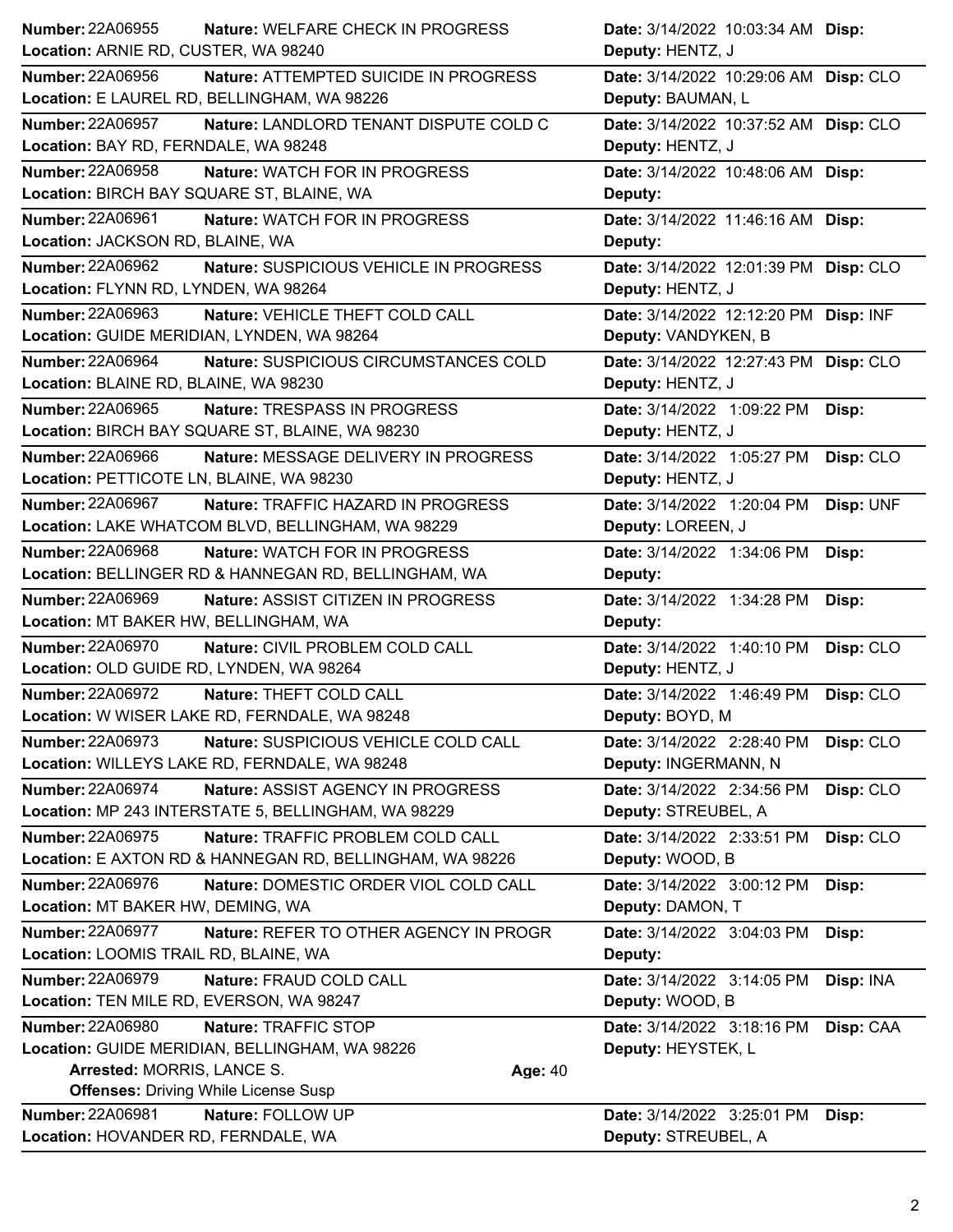| <b>Number: 22A06982</b>                    | <b>Nature: REFER TO WSP IN PROGRESS</b>                        | Date: 3/14/2022 3:25:19 PM | Disp:     |
|--------------------------------------------|----------------------------------------------------------------|----------------------------|-----------|
| Location: SB I5 AT & MP 24, BELLINGHAM, WA |                                                                | Deputy:                    |           |
| <b>Number: 22A06983</b>                    | Nature: FOLLOW UP                                              | Date: 3/14/2022 3:26:33 PM | Disp:     |
| Location: GRAND AV, BELLINGHAM, WA         |                                                                | Deputy:                    |           |
| <b>Number: 22A06984</b>                    | Nature: FORGERY COLD CALL                                      | Date: 3/14/2022 3:18:05 PM | Disp: CLO |
| Location: SNOHOMISH RD, BLAINE, WA 98230   |                                                                | Deputy: BOYD, M            |           |
| <b>Number: 22A06985</b>                    | Nature: THEFT COLD CALL                                        | Date: 3/14/2022 3:23:28 PM | Disp: CLO |
| Location: CABLE ST, BELLINGHAM, WA 98229   |                                                                | Deputy: BOYD, M            |           |
| <b>Number: 22A06986</b>                    | Nature: FOLLOW UP                                              | Date: 3/14/2022 3:36:24 PM | Disp:     |
| Location: RURAL AV, BELLINGHAM, WA         |                                                                | Deputy: STREUBEL, A        |           |
| <b>Number: 22A06987</b>                    | Nature: SEX OFFENDER REGISTRATION                              | Date: 3/14/2022 3:51:54 PM | Disp: CLO |
|                                            | Location: MACKENZIE RD, BELLINGHAM, WA 98226                   | Deputy: STREUBEL, A        |           |
| <b>Number: 22A06989</b>                    | Nature: HANGUP (911) IN PROGRESS                               | Date: 3/14/2022 4:14:04 PM | Disp:     |
| Location: ARNIE RD, CUSTER, WA             |                                                                | Deputy:                    |           |
| <b>Number: 22A06990</b>                    | Nature: CIVIL PROBLEM COLD CALL                                | Date: 3/14/2022 4:24:35 PM | Disp: CLO |
| Location: HARBORVIEW RD, BLAINE, WA 98230  |                                                                | Deputy: INGERMANN, N       |           |
| <b>Number: 22A06991</b>                    | Nature: ASSIST CITIZEN IN PROGRESS                             | Date: 3/14/2022 4:30:08 PM | Disp: CLO |
| Location: ORCHARD DR, FERNDALE, WA 98248   |                                                                | Deputy: HEYSTEK, L         |           |
| Number: 22A06992                           | Nature: HIT AND RUN IN PROGRESS                                | Date: 3/14/2022 4:37:34 PM | Disp: CLO |
|                                            | Location: GLENHAVEN DR & CAIN LAKE RD, SEDRO WOOLLEY, WA 98284 | Deputy: WILSON, J          |           |
| <b>Number: 22A06993</b>                    | Nature: ASSIST CITIZEN IN PROGRESS                             | Date: 3/14/2022 5:12:37 PM | Disp: CLO |
|                                            | Location: MT BAKER HWY, BELLINGHAM, WA 98226                   | Deputy: WILSON, J          |           |
| Number: 22A06994                           | Nature: HIT AND RUN COLD CALL                                  | Date: 3/14/2022 5:13:46 PM | Disp: CLO |
|                                            | Location: CANTERBURY LN, BELLINGHAM, WA 98225                  | Deputy: HEYSTEK, L         |           |
|                                            |                                                                |                            |           |
| <b>Number: 22A06996</b>                    | Nature: SEX CRIME NO RAPE IN PROGRESS                          | Date: 3/14/2022 5:35:50 PM | Disp:     |
| Location: NEPTUNE CI, FERNDALE, WA         |                                                                | Deputy: GATES, K           |           |
| <b>Number: 22A06998</b>                    | <b>Nature: WATCH FOR IN PROGRESS</b>                           | Date: 3/14/2022 5:42:58 PM | Disp:     |
|                                            | Location: SHIPYARD RD & BLAINE RD, BLAINE, WA                  | Deputy:                    |           |
| <b>Number: 22A06999</b>                    | Nature: REFER TO WSP IN PROGRESS                               | Date: 3/14/2022 6:43:42 PM | Disp:     |
| Location: GUIDE MERIDIAN & SMITH RD, WA    |                                                                | Deputy:                    |           |
| <b>Number: 22A07000</b>                    | Nature: WATCH FOR IN PROGRESS                                  | Date: 3/14/2022 6:48:17 PM | Disp:     |
|                                            | Location: MOUNTAIN VIEW RD & LAKE TERRELL RD, FERNDALE, WA     | Deputy:                    |           |
| <b>Number: 22A07001</b>                    | Nature: REFER TO WSP IN PROGRESS                               | Date: 3/14/2022 6:58:10 PM | Disp:     |
| Location: NB I5 AT & MP 26, WA             |                                                                | Deputy:                    |           |
| Number: 22A07002                           | Nature: ASSIST CITIZEN IN PROGRESS                             | Date: 3/14/2022 7:37:09 PM | Disp: CLO |
| Location: BERTHUSEN RD, LYNDEN, WA 98264   |                                                                | Deputy: INGERMANN, N       |           |
| Number: 22A07003                           | Nature: SUSPICIOUS VEHICLE IN PROGRESS                         | Date: 3/14/2022 7:54:53 PM | Disp:     |
|                                            | Location: SLATER RD & MAPLE LN, FERNDALE, WA                   | Deputy:                    |           |
| Number: 22A07005                           | Nature: MENTAL IN PROGRESS                                     | Date: 3/14/2022 8:06:48 PM | Disp: CLO |
| Location: SURF PL, BLAINE, WA 98230        |                                                                | Deputy: ANDERS, J          |           |
| <b>Number: 22A07007</b>                    | Nature: DOMESTIC VERBAL IN PROGRESS                            | Date: 3/14/2022 8:53:47 PM | Disp: CLO |
| Location: BIRCH BAY DR, BLAINE, WA 98230   |                                                                | Deputy: INGERMANN, N       |           |
| Number: 22A07009                           | Nature: MVA NON BLKING/NON INJURY IN P                         | Date: 3/14/2022 9:12:52 PM | Disp:     |
|                                            | Location: E SMITH RD & HANNEGAN RD, BELLINGHAM, WA             | Deputy: WOOD, B            |           |
| <b>Number: 22A07011</b>                    | Nature: WELFARE CHECK IN PROGRESS                              | Date: 3/14/2022 9:33:46 PM | Disp:     |
| Location: POLO PARK DR, BELLINGHAM, WA     |                                                                | Deputy: BRULAND, D         |           |
| Number: 22A07013                           | Nature: WATCH FOR IN PROGRESS                                  | Date: 3/14/2022 9:48:02 PM | Disp:     |